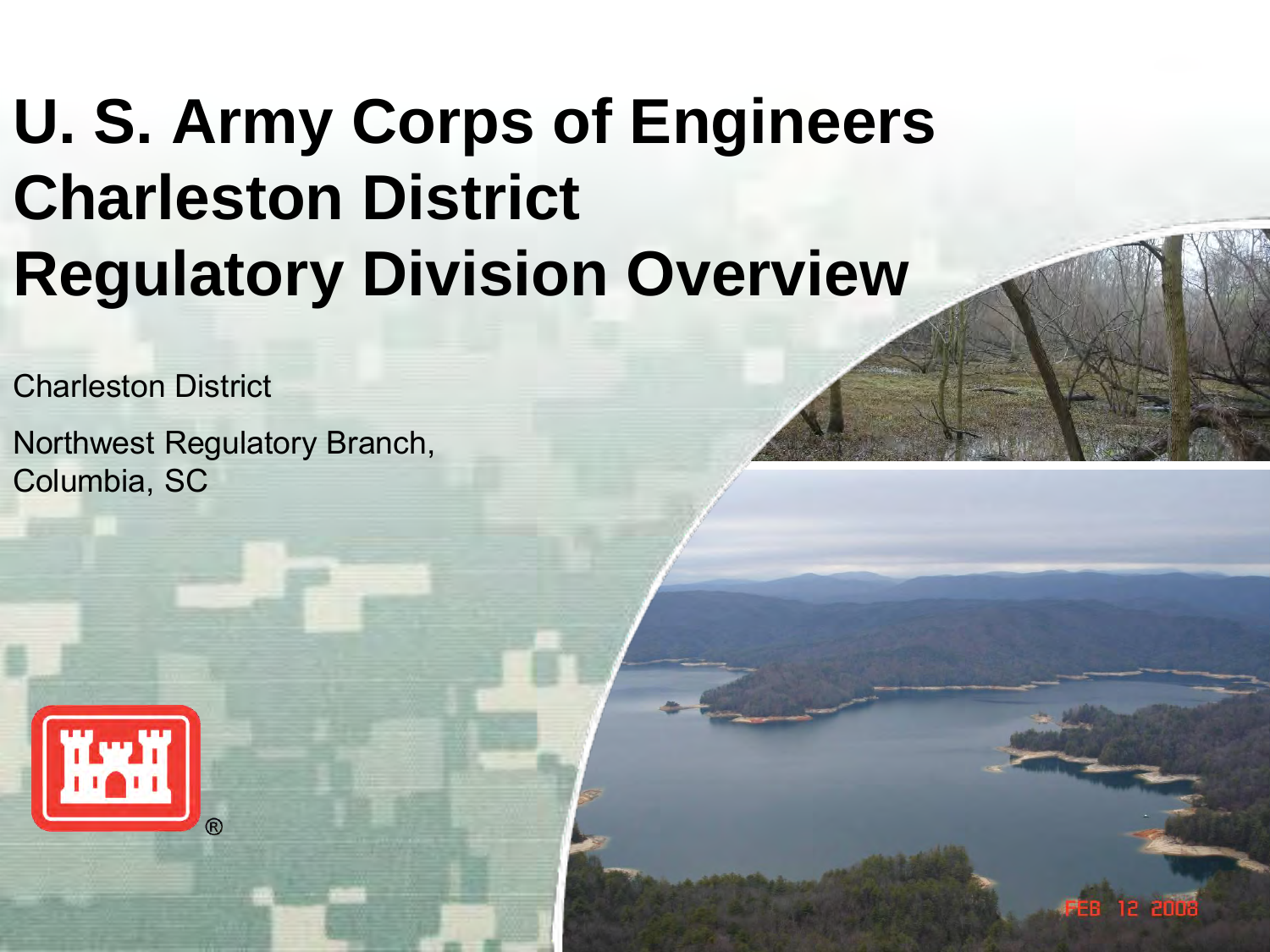#### **Corps Regulatory Program Department of Army Permits**

# **General Permits Individual Permits**

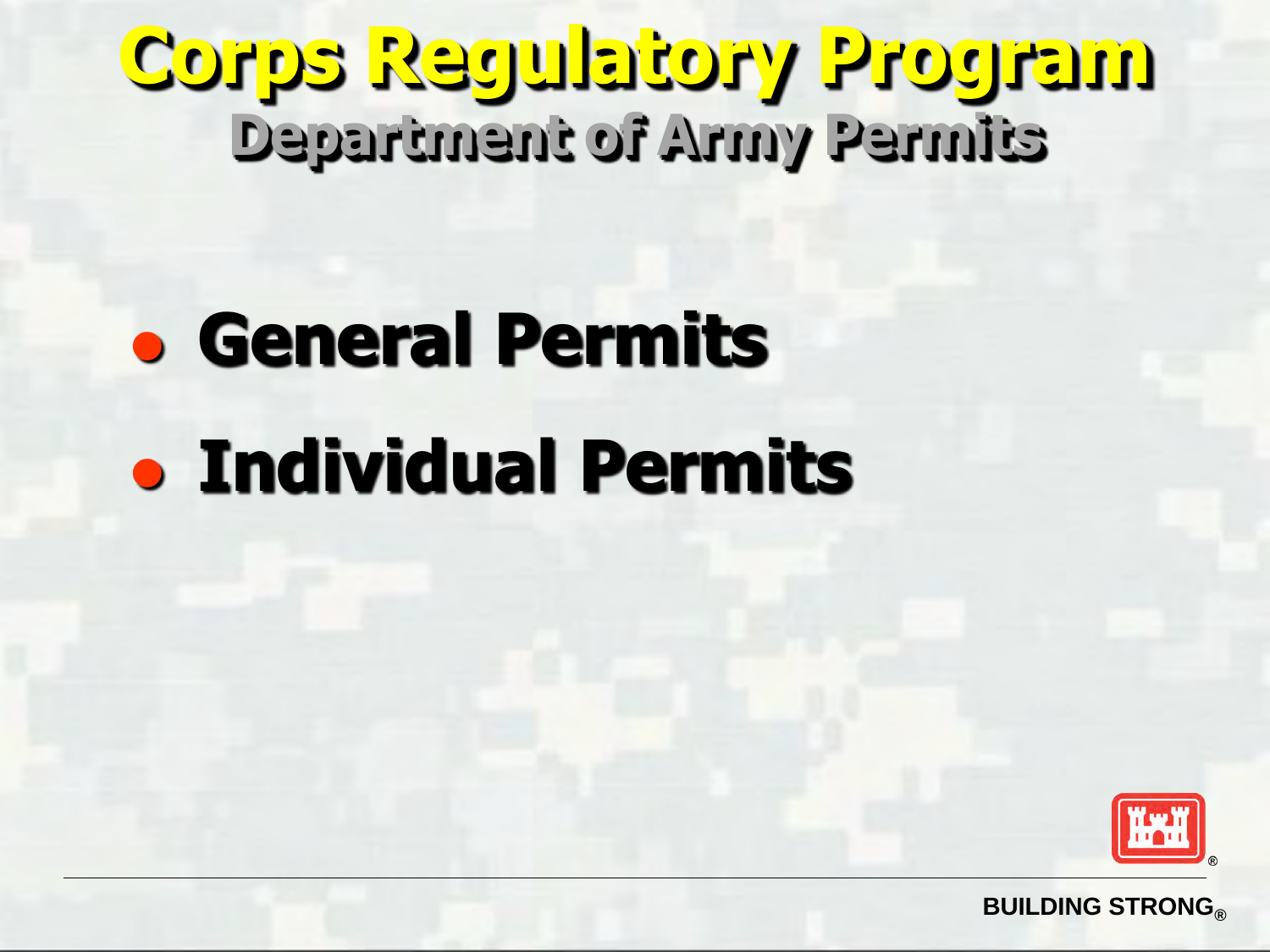## **Corps Regulatory Program General Permits**

#### Nationwide **Permits**

**Issued by Chief of Engineers for certain activities that are determined to have minimal impacts.** 

#### Regional Permits

**Issued by District Commander for certain repetitive minor activities within a specific area.** 

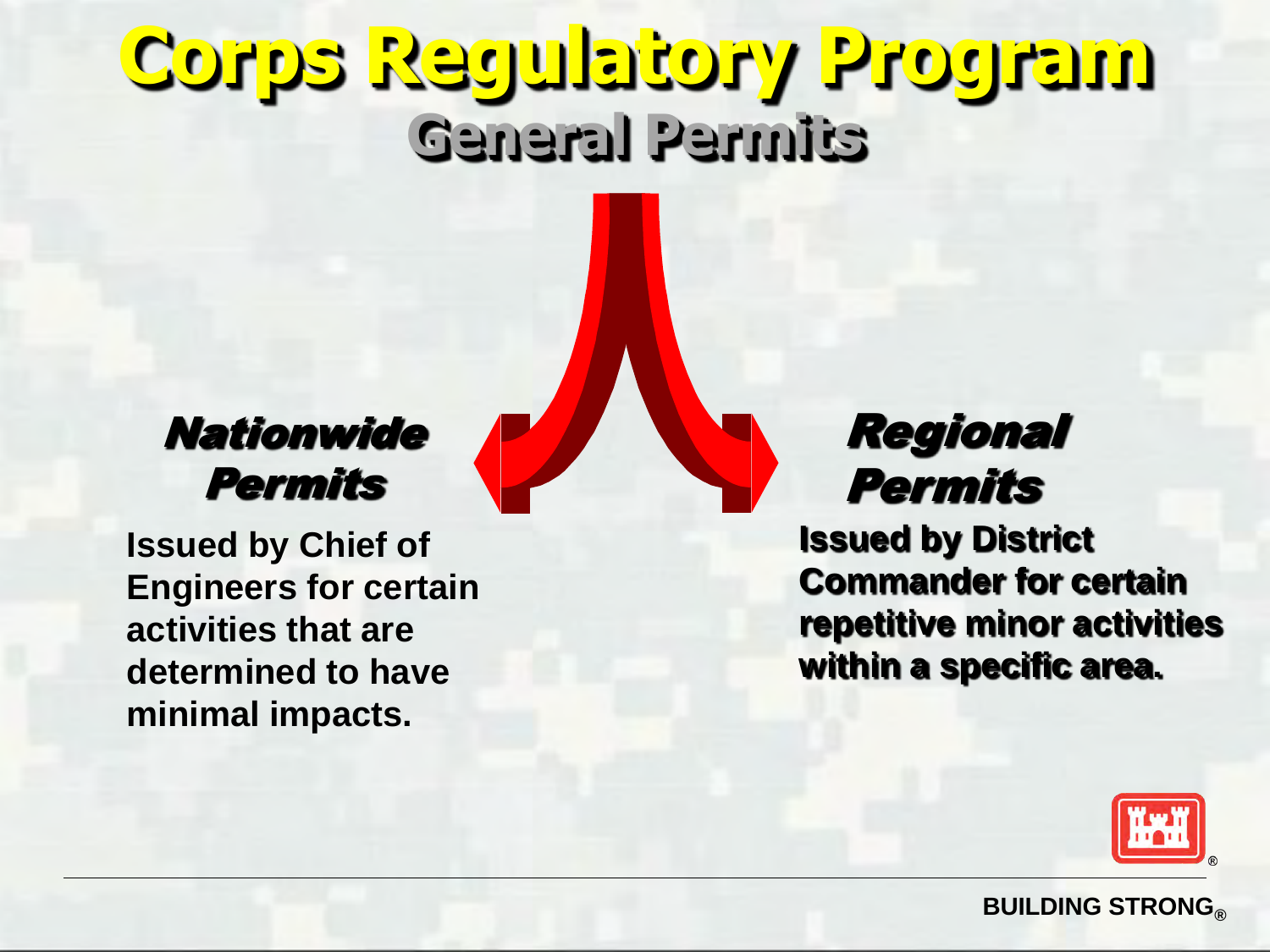### **Corps Regulatory Program Individual Permits**

#### Processing Steps

#### **6. Permit decision**

**5. Evaluation** 

**Agency coordination (SHPO, USFW, SCDNR)** 

**3. 30-day comment period** 

**2. Public Notice issued** 

**1. Application submitted (Corps & DHEC)**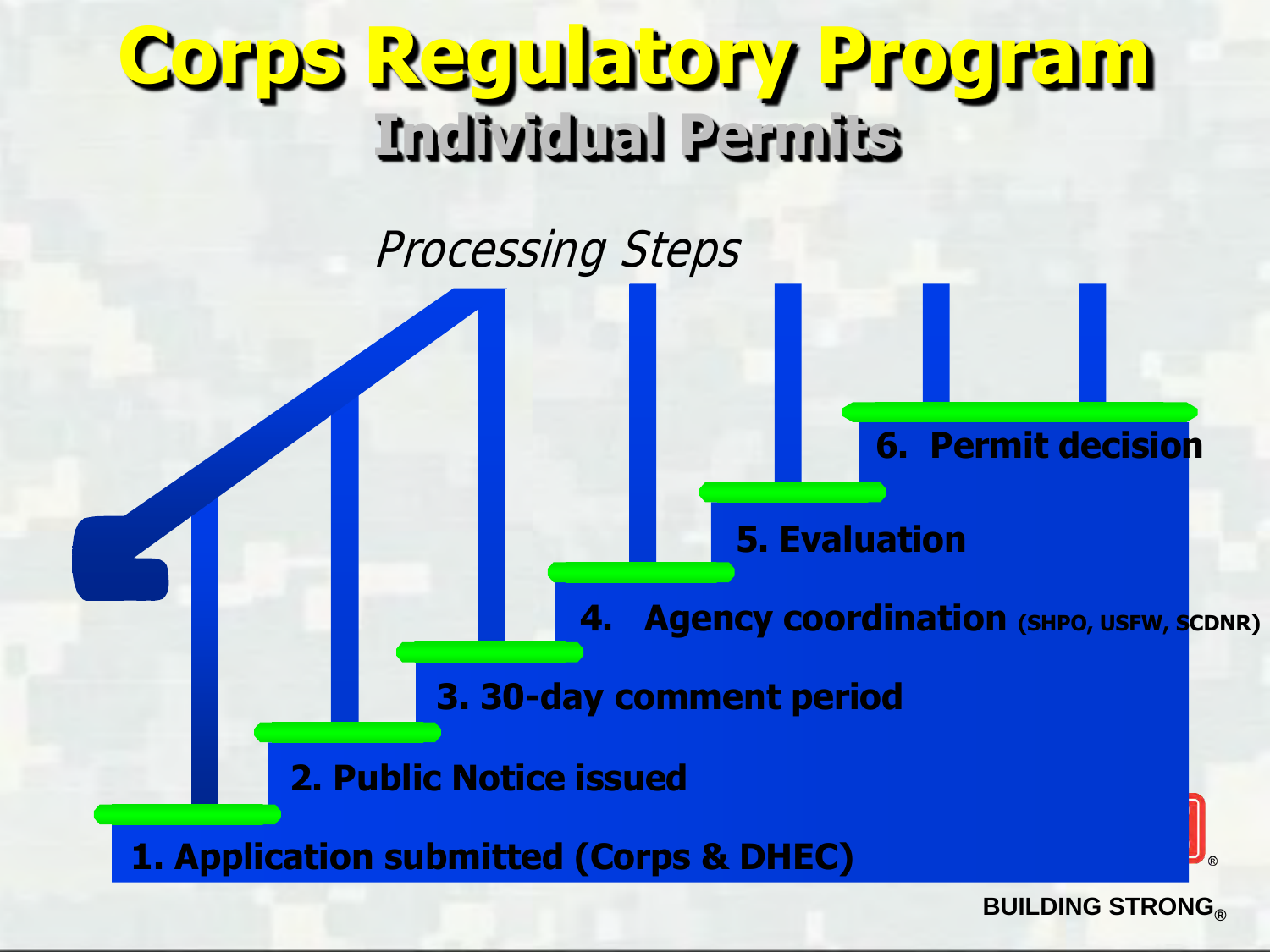**conservation economics aesthetics general environmental concerns wetlands historic properties fish and wildlife values flood hazards floodplain values land use navigation shore erosion and accretion recreation water supply & conservation water quality energy needs safety food and fiber production mineral needs considerations of property ownership in general, the needs and welfare of the people Corps Regulatory Program Public Interest Review Factors**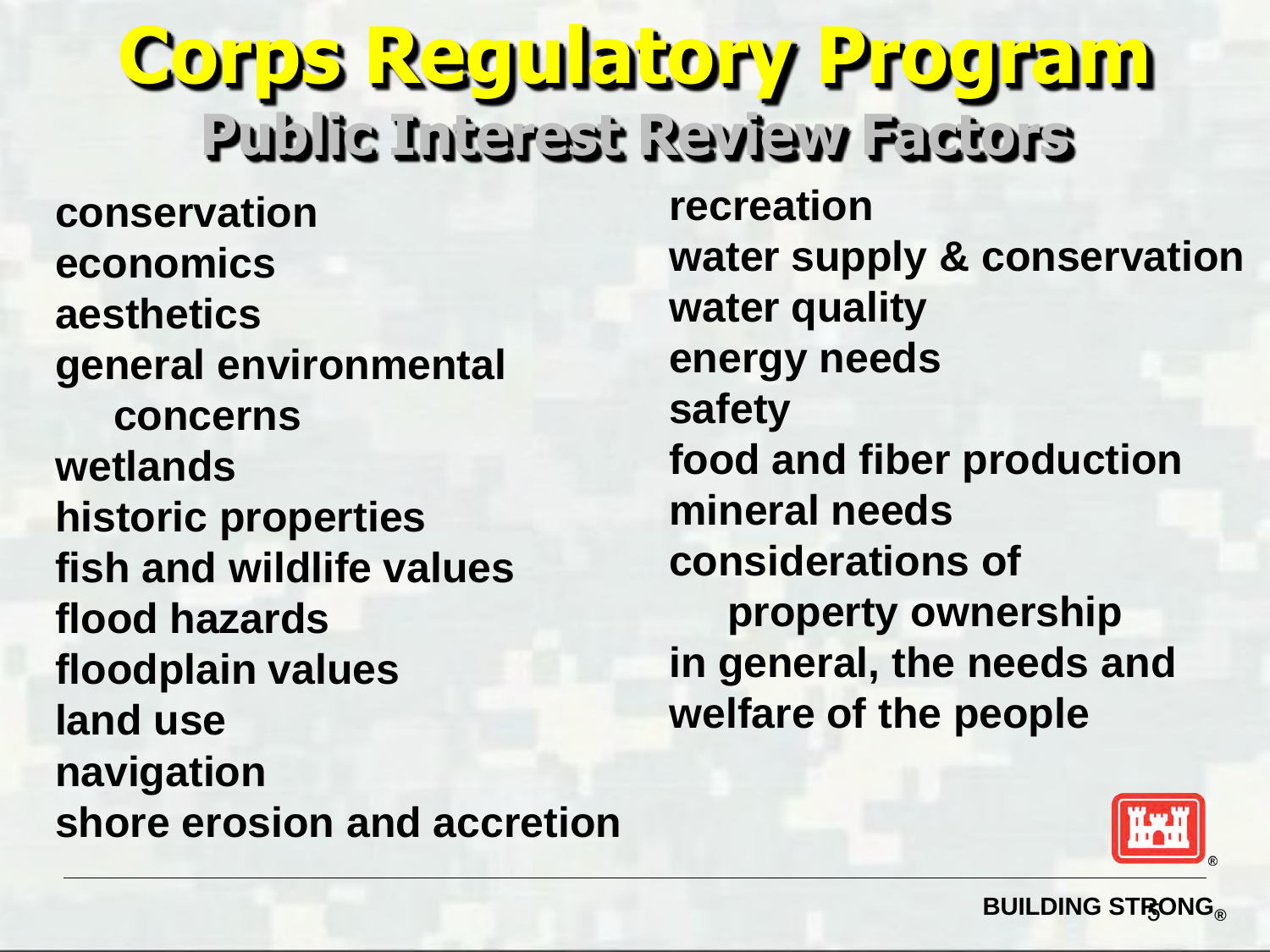## **Corps Regulatory Program 404 (b) (1) Guidelines**

- **Determine water dependency**
- **Consider off-site alternatives**
- **Avoid unnecessary impacts**
- **Minimize unavoidable impact**

unull

**Compensatory mitigation** 

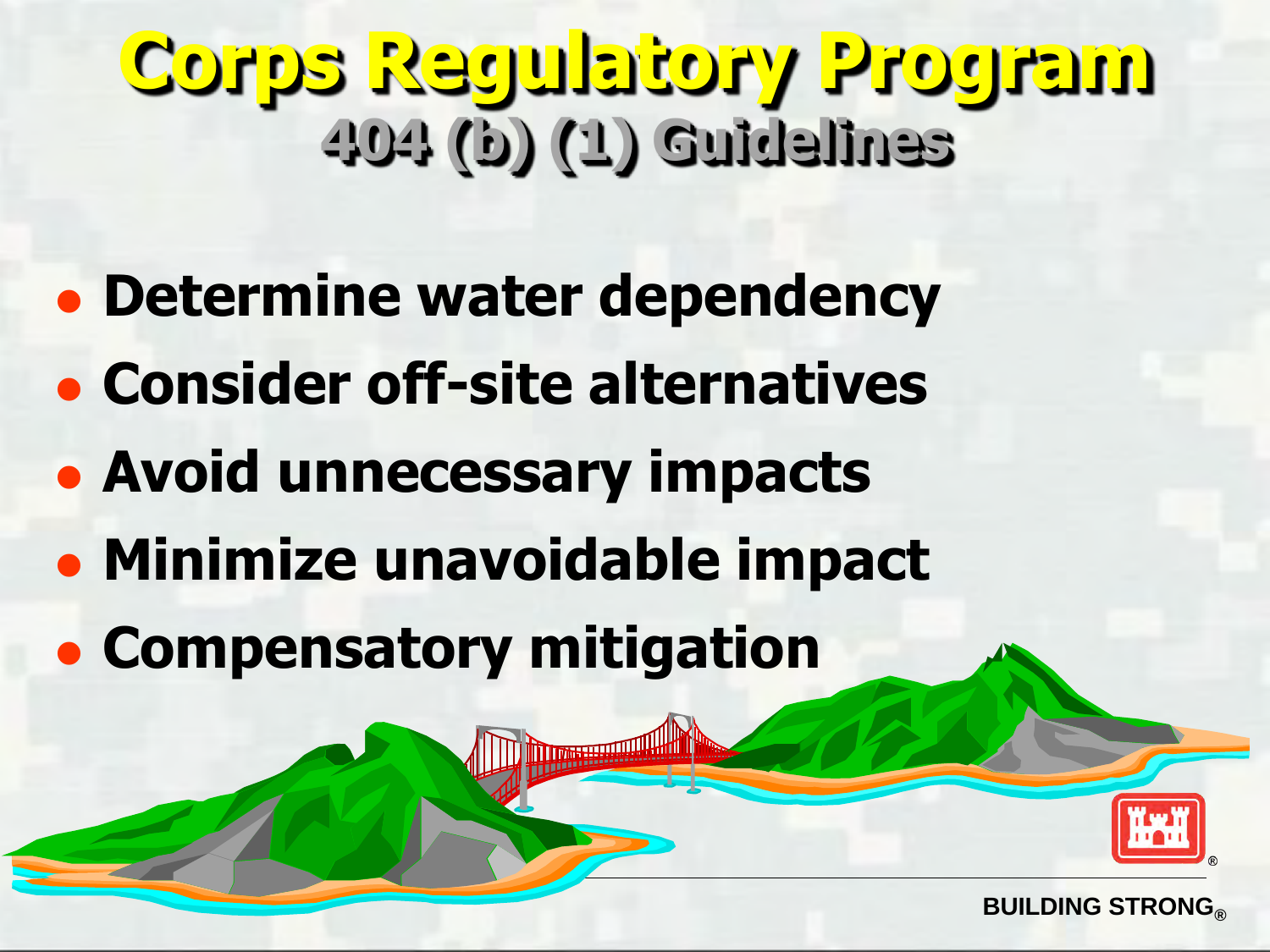## **Corps Regulatory Program Mitigation**

"The Corps will strive to avoid adverse impacts and offset unavoidable adverse impacts to existing aquatic resources, and for wetlands, will strive to achieve a goal of no overall net loss of functions and values." (1990 EPA/Army MOA)